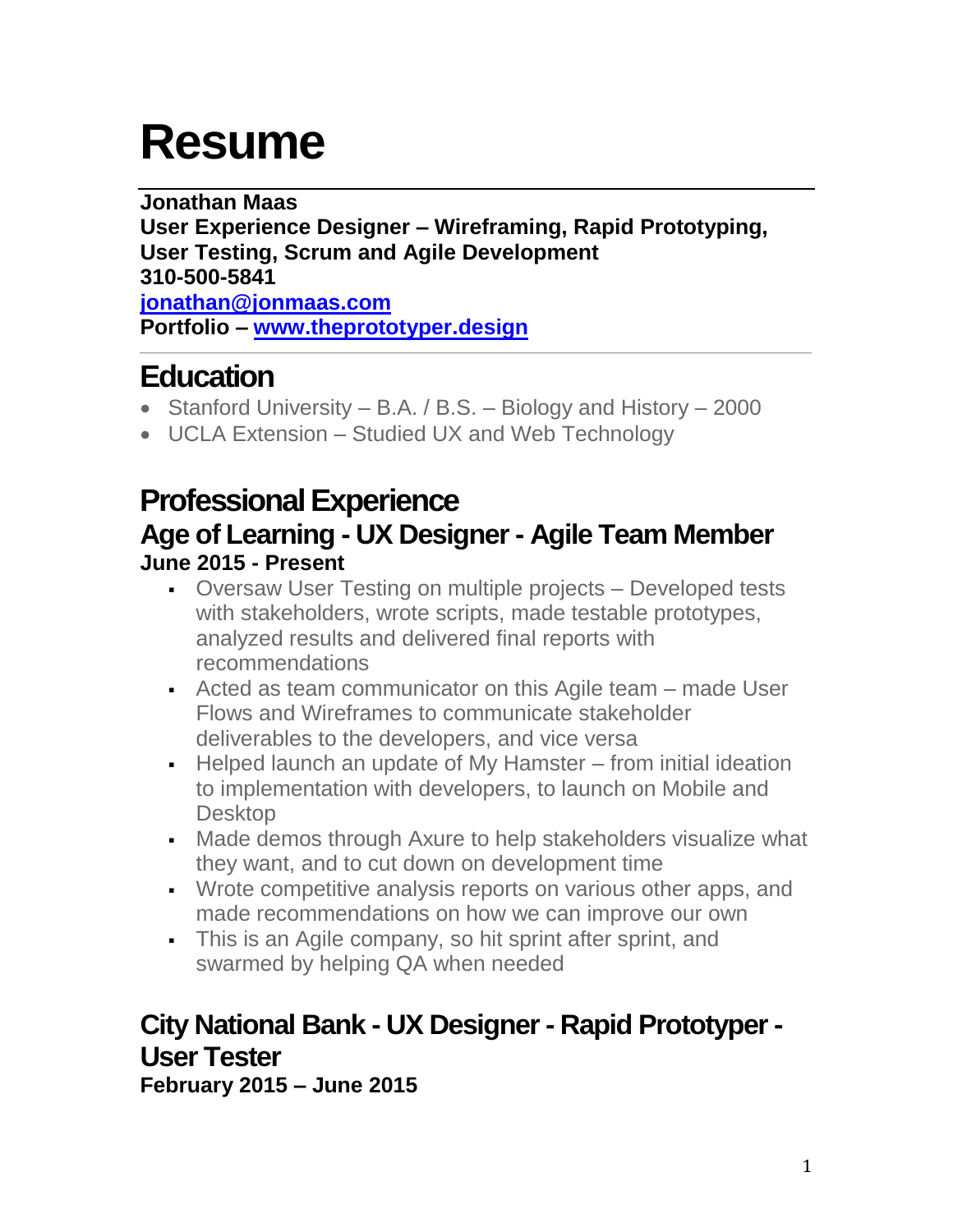- **Developed Rapid Prototypes with Axure to reconceptualize** many of this banks' risk management systems
- Facilitated internal user testing to assess these prototypes
- Led stakeholder discussions ensure that the deliverables met the Business Requirements

#### **Spark Networks (ChristianMingle and JDate) – UX / UI Designer**

#### **May 2012 – September 2014**

- Worked in Mobile department on both Apps and Mobile-Optimized (MOS) Sites
- I later transferred to the Full Website (FWS) Department
- **In both cases, provided Wireframes, User Flows, Pixel Perfect** Mockups and Styleguides for Dev
- Worked with Dev team to launch two apps, JPix and ChristianMingle QuickView
	- o Provided Mockups Wireframes and Styleguides
	- o Generated assets for iOS and Android, @2x style for Apple and 9-patch style
- Compiled Competitive Analysis reports and delivered Powerpoint Presentations to see where we can improve
- Managed two WordPress Blogs, JDate.com/JMag and JDate.com/blog

#### **ParkMe (Startup) – General Associate September 2011 – March 2012**

- **.** I worked at this Mobile App Startup doing a variety of tasks including:
	- o QA / user testing
	- o Data organization (massive amounts of Parking Rate info) and analysis
	- o Competitive Analysis

#### **Gabe Kontrovitz Studios – UX Lead July 2011**

- I've worked with Gabe K for a while now, and so far we've:
	- o Developed *AllRightSite*, a (still unlaunched) Php-driven aggregator of websites